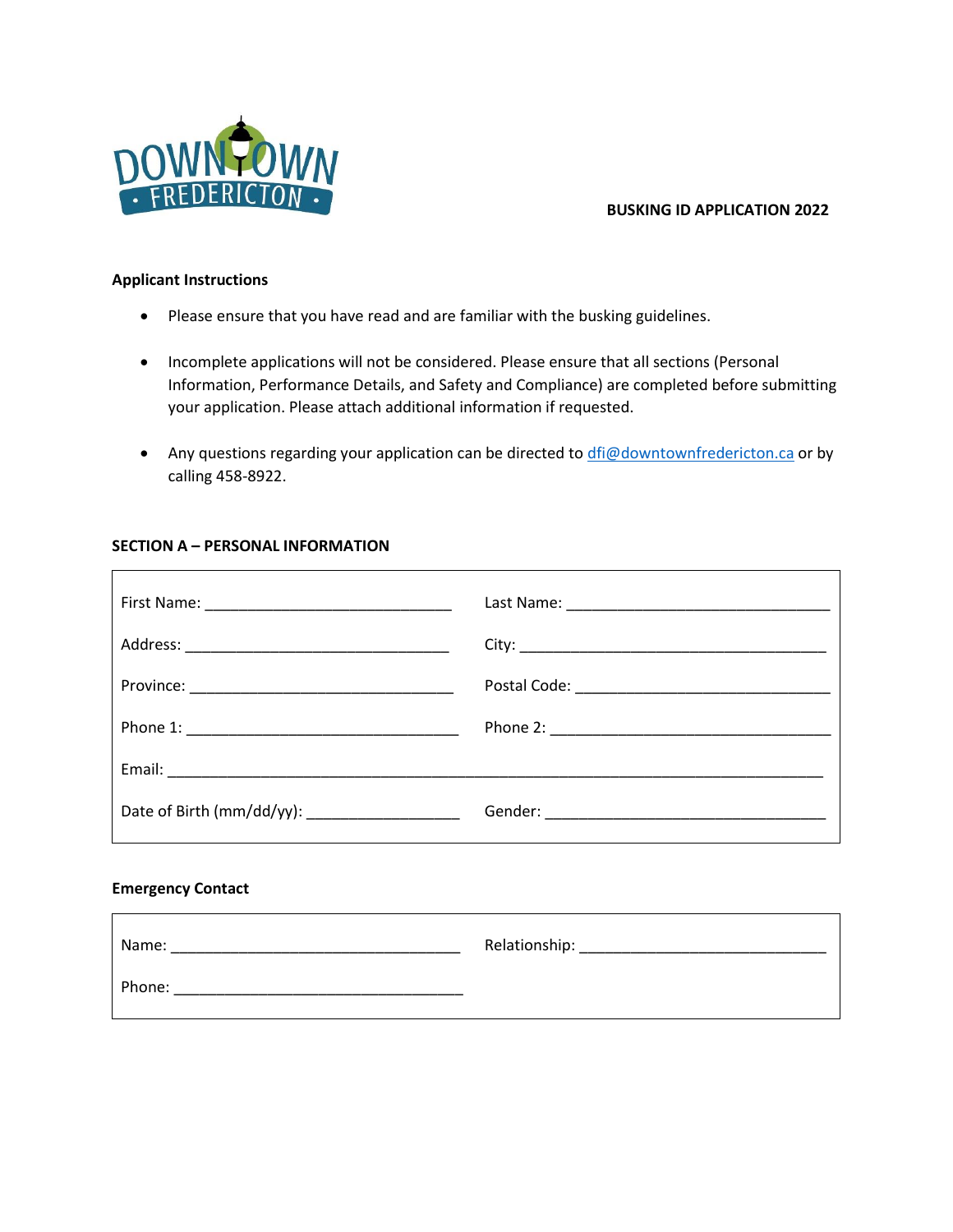# **SECTION B – PERFORMANCE DETAILS**

| What is your busking talent/ what type of performance will you be doing?<br>1.                                                                                                                                                                                                                          |  |  |
|---------------------------------------------------------------------------------------------------------------------------------------------------------------------------------------------------------------------------------------------------------------------------------------------------------|--|--|
| Provide a sentence or two that tells the audience about you and your art form – example:<br>2.<br>How long have you been doing this? What genre of music do you perform? Any other<br>personal information that you want people to know.                                                                |  |  |
| A photo is required for your busking ID / Bio. Have fun and choose a photo that illustrates your<br>performance and personality. Just make sure we can see your face, along with any group members.<br>DFI will take your photo if not supplied.                                                        |  |  |
| Can DFI include your photo and artist bio to profile DFI street performers on our website and in social<br>media? Yes<br>No<br>If yes, can we contact you via the information supplied in section 1 above (phone/email)?<br>Yes<br>No                                                                   |  |  |
| Do you perform as part of a group?<br>No<br>Yes<br>If yes, what is the group's name?                                                                                                                                                                                                                    |  |  |
| Please note: Each group member is required to provide their personal information for our records.<br>Please have them fill out the Personal Information section of the Busking Application and attach it to<br>the application. One Busking ID will be issued for the group.<br>List all group members: |  |  |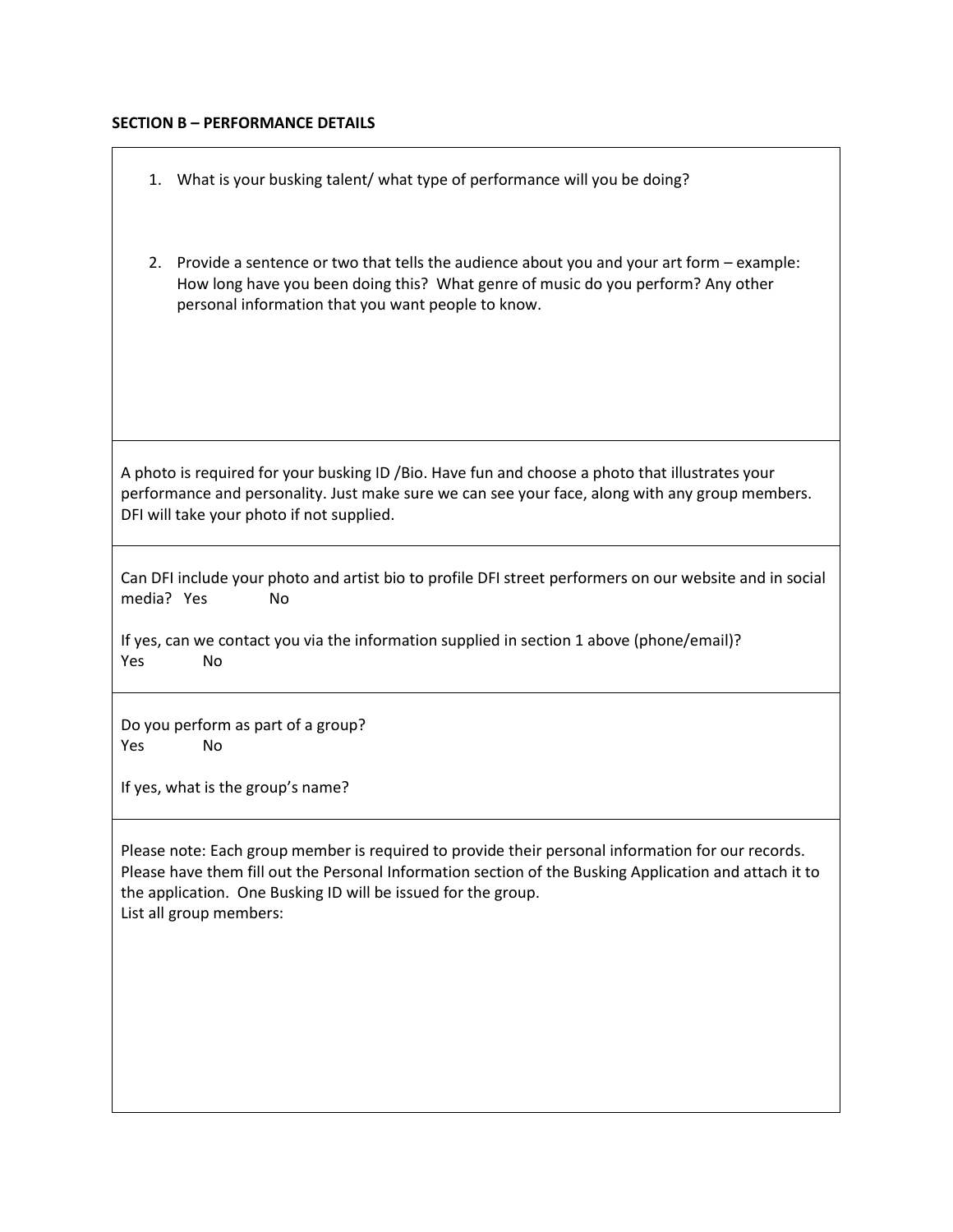### **SECTION C – REFERENCES**

| Please list up to 2 references we can contact who can attest to your performance/talent abilities<br>(cannot be immediate family members) : |  |  |
|---------------------------------------------------------------------------------------------------------------------------------------------|--|--|
|                                                                                                                                             |  |  |
|                                                                                                                                             |  |  |
|                                                                                                                                             |  |  |
|                                                                                                                                             |  |  |

## **SECTION C – SAFETY AND COMPLIANCE**

| Dangerous goods and materials are NOT PERMITTED. Generators are NOT PERMITTED.                                                                                                                                                                                                                                                                |  |  |  |
|-----------------------------------------------------------------------------------------------------------------------------------------------------------------------------------------------------------------------------------------------------------------------------------------------------------------------------------------------|--|--|--|
| Dangerous goods include the use of substances that are flammable, toxic or hazardous and<br>implements such as swords and knives. It includes substances that present an immediate danger to<br>people, property or environment and extends to instruments that may have been modified for safety<br>but can still be perceived as dangerous. |  |  |  |
| Dangerous goods include but are not limited to swords, knives, fire, bed of nails, staff and whips.                                                                                                                                                                                                                                           |  |  |  |
| Does your act involve dangerous goods? Yes<br>No.                                                                                                                                                                                                                                                                                             |  |  |  |
| Do you intend to sell recordings of your music while busking?<br>Yes.<br>No                                                                                                                                                                                                                                                                   |  |  |  |

# **Freedom of Information and Protection of Privacy Act (FQIP)**

The personal information that is provided in this application and supporting documents will be used in the eligibility review and administration of the Busking Program. It is collected by Downtown Fredericton Inc. under the authority of Section 33 © of the Freedom of Information and Protection of Privacy Act and is protected by the privacy provisions of the act. If you have any questions about this collection, please call 506-458-8922.

#### **DECLARATION**

I certify that I am aware of the information in this Busking Application and attest to its completeness and accuracy. I agree to abide by all guidelines pertaining to the City of Fredericton Busking Policy posted on Downtown Fredericton Inc. website, and realize that the Busking Permit may be confiscated should I not comply with these regulations.